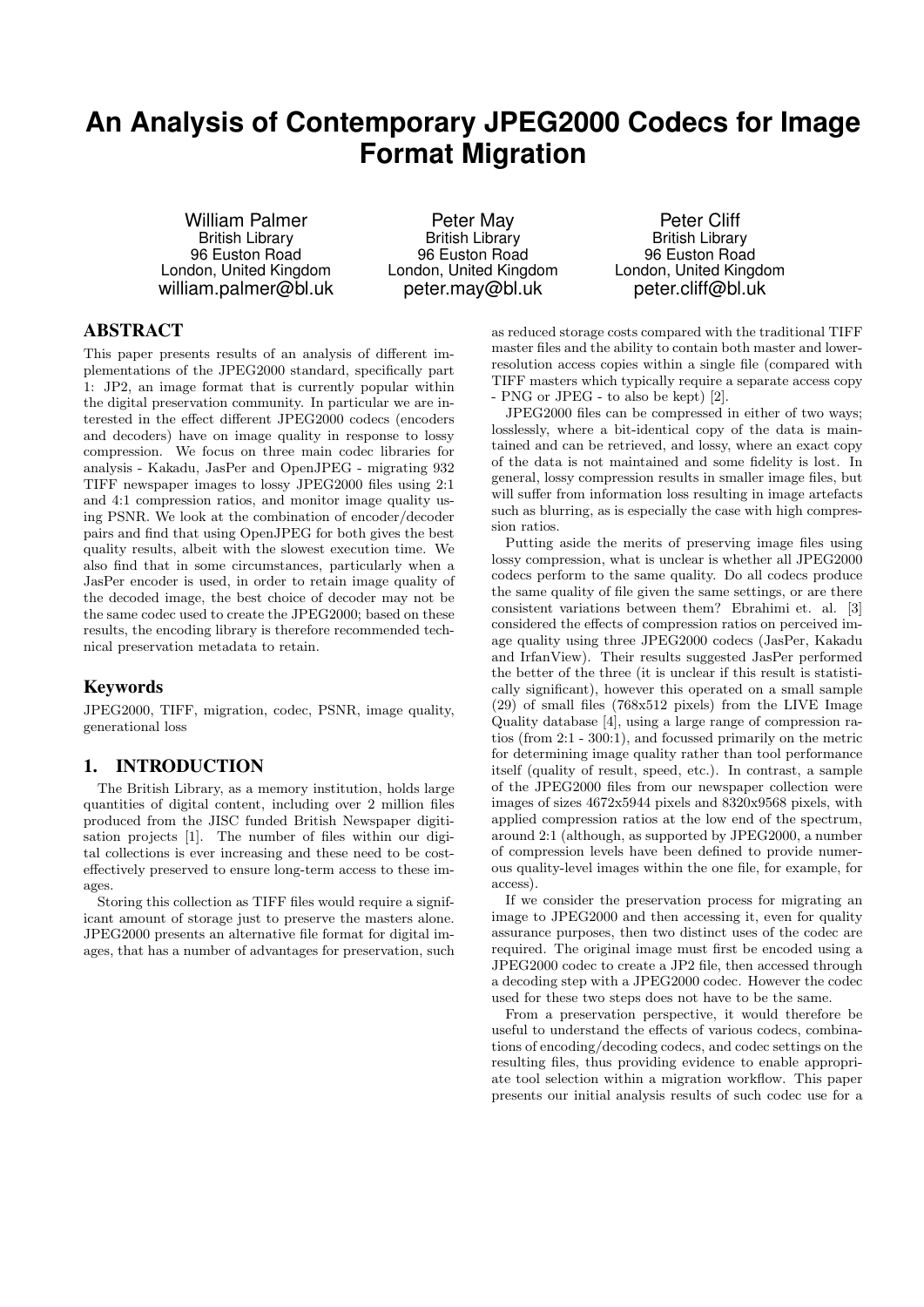single migration, before looking at an extension considering the effects of lossy migration on subsequent migrations.

To put the extension into context, we expect to provide access to our files for many hundreds of years into the future. Although Gollins [5] promotes a parsimonious "rule-ofthumb" approach to preservation, "using only the minimum necessary intervention to secure our digital heritage for the next generation", no guarantees can be made about the absence of future migrations. Of concern when migrating files between lossy formats is digital generational loss - the increasing loss of information with each migration. Although it is fairly logical to conclude that lossy compression, having resulted in information loss, will cause ever increasing degradation in subsequent lossy migrations, to what extent will this degradation be? How quickly will it degrade? And is the amount of degradation affected by codec choice?

This paper starts by looking at the JPEG2000 codec libraries available, mentioning details of profiles, specifically with respect to compression rates, and indicating choices made for the experimental work carried out. Section 3 details the methodology of our single-migration codec analysis, as well as the generational loss extension. Results are presented in Section 4, with general conclusions and ideas for future work presented in Section 5.

# 2. USE OF JPEG2000

Whilst the British Library and other memory institutions [2] now utilise JPEG2000 files for preservation, their utilisation outside of these organisations would appear low. As an indication of the mainstream use of JP2 files, a recent search for "image/jp2" content type over the UK Web Domain Dataset Format Profile (1996-2010)[6] found only 53 files with some identification as "image/jp2". To put this further into context, a similar search for "image/jpeg" returned over 153 million files.

This apparently low uptake in the wider world may, in itself, present a preservation risk through lack of "high-quality" tool support [7]. Irrespective of whether this is an issue or not, there are several commercial and open-source libraries currently available; the question this paper starts to address is how do these compare?

# 2.1 JPEG2000 Libraries

There are several JPEG2000 codec libraries currently available, including:

- $\bullet$  Kakadu<sup>1</sup>, last updated January 2013. Commercial.
- OpenJ $\text{PEG}^2$ , last updated November 2012. BSD 3-Clause license.
- JasPer<sup>3</sup>[8], last updated January 2007. License based on MIT license.
- $\bullet$  JJ2000<sup>4</sup>, last modified date is November 2009 (note: the actual last modification is possibly much before that). License unclear.
- FFMPEG<sup>5</sup> , last updated December 2012. (L)GPL license.
- Other commercial codecs: Aware, LuraTech, Lead-Tools & J2K Codec

 $\prescript{1}{}{\textrm{www.kakadusoftware.com}}$ 

<sup>2</sup>www.openjpeg.org

 $3$ www.ece.uvic.ca/ $\sim$ frodo/jasper/

<sup>5</sup>git.videolan.org/?p=ffmpeg.git;a=blob;f=libavcodec/j2kenc.c

For this analysis we chose to focus on the first three tools: Kakadu because it appears to be the codec of choice for large institutions; OpenJPEG as it is an open source codec that is actively maintained; and JasPer as it is the JPEG2000 codec widely used by other open source projects.

Conversely, we decided not to use JJ2000 due to its lack of recent development activity and mainstream use; FFMPEG for similar reasons; nor other commercial tools as we had no readily-available access. These codecs are in consideration for future research (see Section 5.1).

### 2.2 Profiles

A profile specifies desired image properties, such as compression (reversible or irreversible) and quality layers (with associated compression rates). From this, appropriate control settings to be used by a codec to create a JPEG2000 image can be derived. Significant investment seems to have been placed in trying to identify an appropriate level of compression whilst maintaining an acceptable quality of archival and production masters. Techniques mentioned in [2] formed around using either objective judgements from human observers to determine a visually lossless compression ratio, or by taking a minimal loss approach through compression with a maximum bit rate<sup>6</sup>, i.e. all data is retained but there is minimal loss through rounding errors introduced by floating point transforms and from quantization. These approaches have resulted in similar findings regarding appropriate levels of compression, however it should be noted that the necessary compression settings needed to achieve visually lossless images is dependent on the images themselves [2].

The National Digital Newspaper Program (NDPD), for example, decided on an 8:1 compression ratio for JPEG 2000 production masters<sup>7</sup> as a compromise between file size and image quality, although 4:1 and 6:1 were judged to be visually lossless [9].

The Wellcome Trust's digital library use an iterative approach to determining compression rates across a collection (increasing compression until artefacts are observed, then stepping back), but have found a 10:1 compression ratio works well for books and 8:1 for archive collection material [2].

The British Library's recommended JPEG2000 profile for use in mass digitisation projects, in particular for our newspaper digitisation, is detailed in [10]. This specifies 12 quality layers, with compression levels starting at a minimally lossy rate. Whilst Kakadu and OpenJPEG can encode images according to this profile, JasPer cannot as it cannot use different precinct sizes. Additionally, there seems to be a bug in OpenJPEG v2.0.0 when coder bypass is used<sup>8</sup>.

To make a comparative analysis of the codecs we chose a profile that could be encoded by all three chosen coders based on the British Library's recommended profile [10]. This is shown in Table 1.

### 2.3 Automated Codec Comparison

Much research has been done on Image Quality Algorithms (IQA) for measuring visible image quality [3, 11], however as Buckley [2] notes, currently "there is simply no

<sup>4</sup> code.google.com/p/jj2000/

 $\sqrt[6]{\text{Compressed}}$  bit rate is the ratio of compressed image data size to the image width and height[2]

<sup>7</sup>NDPD use uncompressed TIFF files for preservation masters.

<sup>8</sup> code.google.com/p/openjpeg/issues/detail?id=209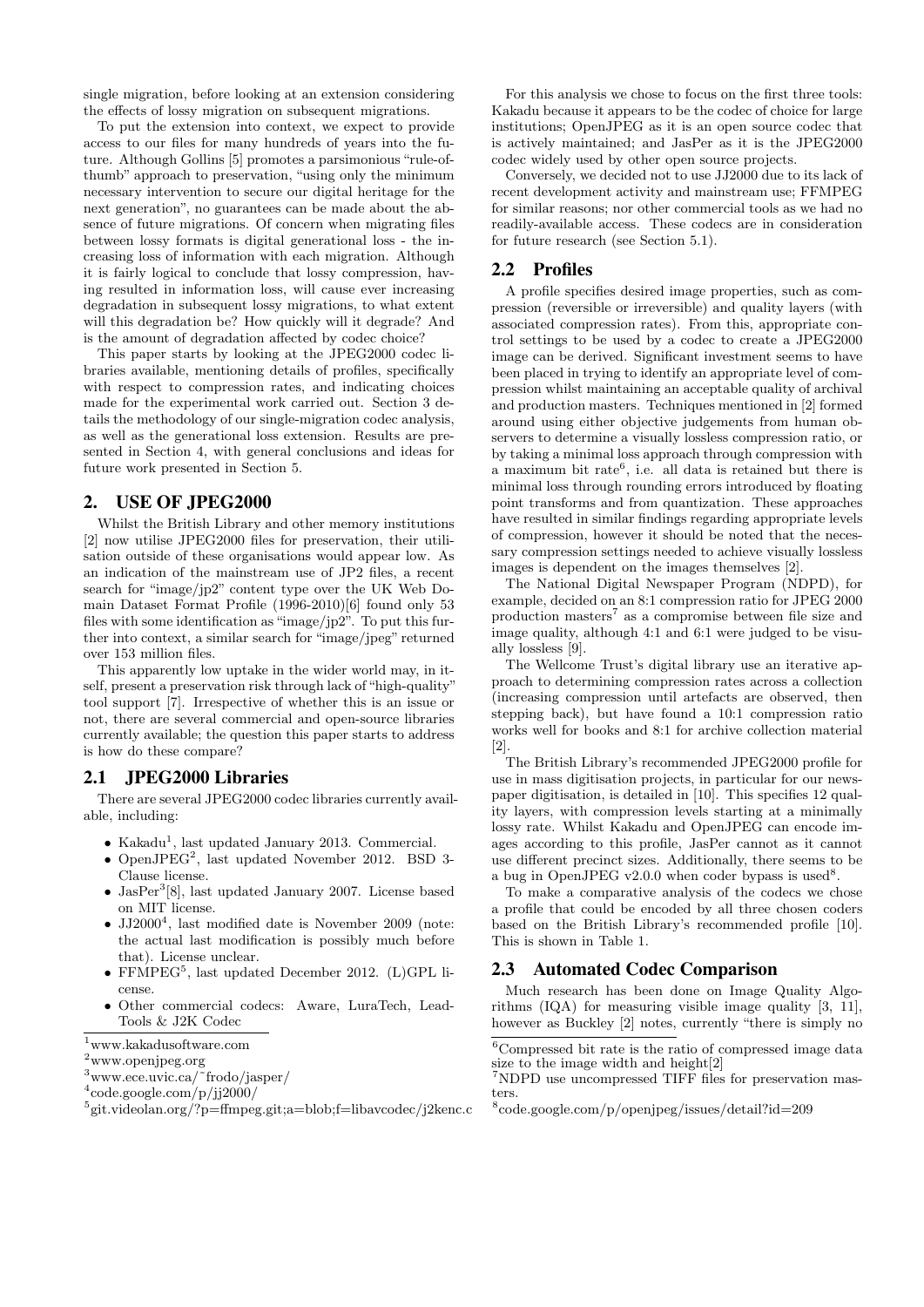Table 1: Test JPEG2000 profile

| File format       | JP2                      |
|-------------------|--------------------------|
| Transformation    | 9-7 irreversible (lossy) |
| Progression order | <b>RPCL</b>              |
| Tiling            | none                     |
| Levels            | 6                        |
| Precinct size     | all 256x256              |
| Quality layers    | one                      |
| Code block size   | 64x64                    |
| Coder bypass      | no                       |

substitute for a human observer". Despite this, for the large collections held by us, human observation over the entire collection is simply not practical; more automated means are required.

One such IQA is the peak signal-to-noise ratio (PSNR) which gives a numerical value of the errors introduced by a lossy image encode, on a logarithmic scale, measured in decibels. A higher value indicates a better ratio of signalto-noise, and provides some indication as to the quality of the image.

As a metric, PSNR is considered not to match well to perceived visual quality [12]. As part of our investigation we also tested use of a tool that calculated SSIM (Structural Similarity) as a metric for image file format migration quality. We found that SSIM was less sensitive to changes in the image than PSNR and was good for correlating similar images, such as resized images or those with added noise. However, the runtime of that tool was longer than ImageMagick's PSNR comparison. From our analysis the better metric of the two for image identicalness (as would be expected from a migration) was PSNR as it was faster and more sensitive to small changes in an image, thus giving greater assurance of success. We therefore opted to use PSNR as metric of image quality for this work.

### 3. METHODOLOGY

Migrating a TIFF to JPEG2000 and then viewing (or performing image analysis on) the resulting file requires both an encode and decode step. An assumption is typically made that the same codec should be used for both, but that does not need to be the case. The base experiment compares the 9 different combinations of encoder-decoder pairings possible with three libraries (Kakadu 7.1, OpenJPEG 2.0 and JasPer 1.900.1-13), see Table 4. This work is then extended to consider the effects of generational loss, i.e. how multiple migrations (encode-decode cycles) affect image quality.

### 3.1 Dataset

The input dataset used was 932 greyscale TIFF original masters from the British Library's JISC1 newspaper collection, totalling 26GB. Images from this sample averaged 51.0 megapixels, with a minimum of 21.1 megapixels and maximum of 93.4 megapixels.

#### 3.2 Data Preparation

JasPer cannot take TIFF as an input format, therefore to make the migration experiments fairer, the TIFF input files are first converted to PNM (Portable Any Map) files using ImageMagick's tifftopnm, version 6.6.9.7-5ubuntu3.2.

#### 3.3 Comparison Approach

A program was written to generate shell scripts that performed the following steps on a PNM file, for each encoderdecoder pairing. For each encoder, the appropriate command line listed in Section 3.4 was used to obtain JPEG2000 images meeting the desired profile. The steps are:

- 1. Migrate: Use the specified encoder and decoder to convert the PNM to a JP2 and then back to a PNM file (this is repeated as necessary for generational loss test);
- 2. Validate Profile: Extract information from the JP2 file using Jpylyzer, for later validation against the desired profile (specified in Section 2.2);
- 3. Calculate PSNR: Use ImageMagick to calculate the PSNR of the original TIFF file versus the migrated output PNM file (this comparison with the original is repeated after each migration for generational loss analysis), storing results in a CSV file;
- 4. Consolidate Results: Create a zip file that collects outputs from the above

This program was wrapped in a Hadoop MapReduce program so that, for each input TIFF file, firstly the tool is executed to generate the necessary shell scripts, and then these generated scripts are executed. A separate program was produced that extracted information from all the run outputs and produced aggregated CSV files.

Using a compression ratio of 2:1, runs were made consisting of ten generations of encode-decodes for each encoderdecoder pair, with, as per the methodology above, PSNR calculated between the original file and the output PNM after each generation. For these runs, it was found JasPer did not use all the space available to it - its compressed files were consistently more compressed than the requested compression ratio. Consequently, to enable all three encoders to produce output files of the same size and compression ratio, a further run was made using a 4:1 compression ratio. Nearly all files for each coder were within a few bytes of each other - see Table 3 - however, for some files JasPer still over-compressed them.

### 3.4 Encoder Command Line Parameters

The command line parameters which generate images conforming to the profile specified in Section 2.2, for each codec library, are shown in Table 2.

|  |  | Table 2: JPEG2000 command lines for each library |  |  |  |
|--|--|--------------------------------------------------|--|--|--|
|  |  |                                                  |  |  |  |

| Kakadu   | $\mathrm{Corder} = \mathrm{RPCL}$<br>$Creversible = no$ |
|----------|---------------------------------------------------------|
|          | $C$ precincts= ${256,256}$<br>$Clevels = 6$             |
|          | $Cblk = \{64, 64\}$                                     |
| OpenJPEG | RPCL<br>$-D$<br>$-n$<br>-c                              |
|          | $[256, 256], [256, 256], [256, 256], [256, 256],$       |
|          | $[256, 256], [256, 256], [256, 256]$ -b 64,64           |
| JasPer.  | $-T$ jp2 $-O$ mode=real $-O$ prg=rpcl $-P$              |
|          | O numrlvls=7 -O prcwidth= $256$ -O                      |
|          | prcheight= $256$ -O cblkwidth= $64$ -O                  |
|          | $cb$ kheight $=64$                                      |

Note that the number of levels requested differs between Kakadu and the other tools, however, analysis of the outputs using Jpylyzer[13] shows these results to be equivalent. This discrepancy could be due to codec authors' different interpretations of the specification.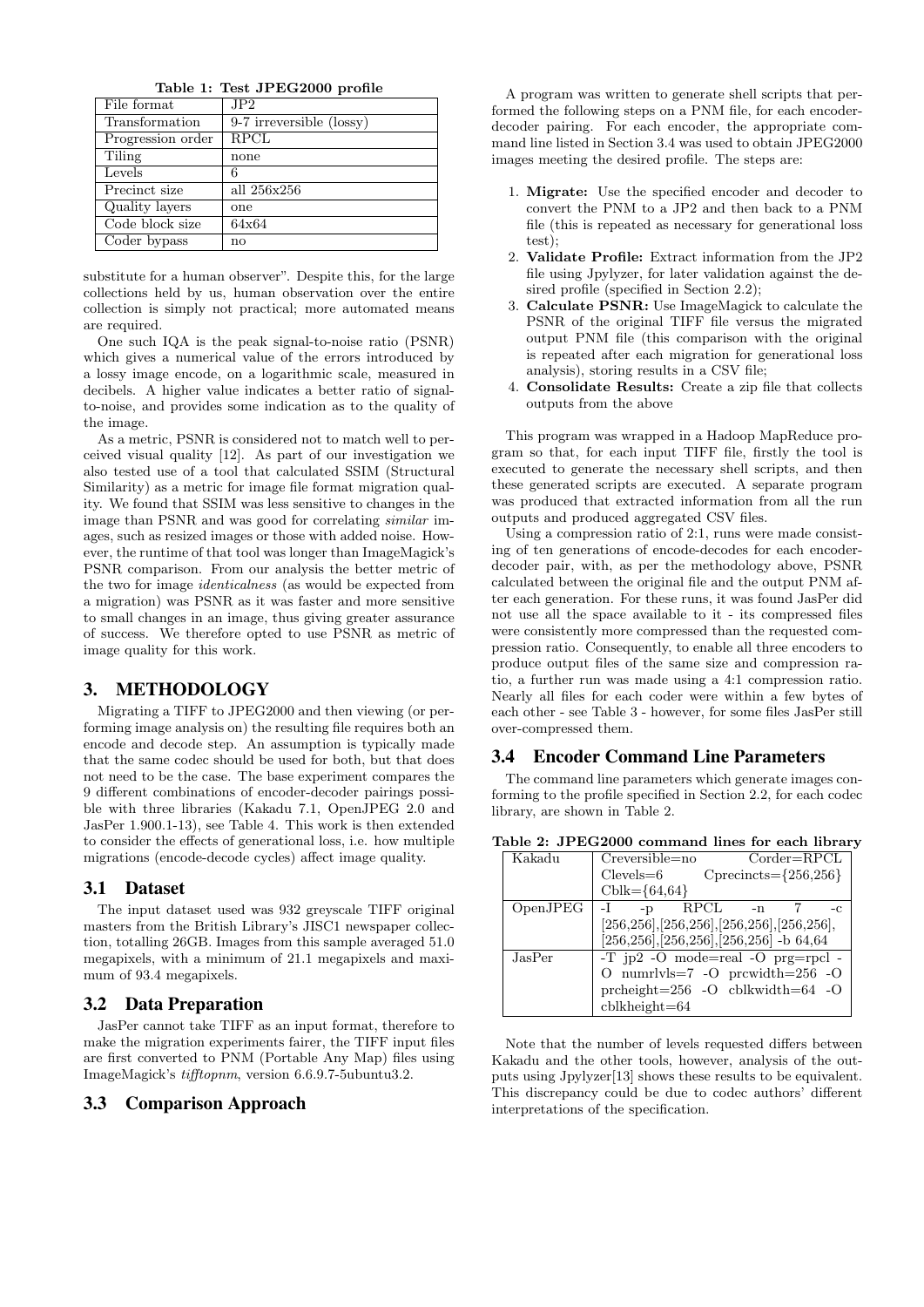# 4. RESULTS

# 4.1 Exact Re-generation of Compressed Files

On each test run the JPEG2000 files were recreated (encoded) three times by each encoder. Each set of encodes produced identical files according to their MD5 checksum, suggesting that there is no variation produced by each library during encoding.

#### 4.2 Compression Ratio

Kakadu and OpenJPEG's encoders routinely meet the compression ratio asked of them. There was a difference with the JasPer encoder, in that if it did not need all the space afforded by the specified compression ratio, it encoded at a higher compression ratio, producing a smaller file. This was also expected of the other codecs at lower compression ratios but was not apparent, from our results, at 2:1 compression.

### 4.3 File size

At 2:1 compression, the mean file size difference between the Kakadu and OpenJPEG encoders was  $0.04\% \pm 0.03\%$  $(7467 \text{ bytes } \pm 5938 \text{ bytes})$ . As already noted, JasPer encoded smaller files than the requested compression ratio would entail.

At 4:1 JasPer compressed files that were closer to the other encoders, see Table 3. However, as can be seen in Figure 2, at a requested 4:1 compression, JasPer was not always able to fully utilise the compression ratio.

Table 3: Mean difference between compressed file sizes at 4:1 compression for encoder-decoder pairs

| Kakadu - OpenJPEG   OpenJPEG - JasPer   Kakadu - JasPer |                                                         |                     |
|---------------------------------------------------------|---------------------------------------------------------|---------------------|
| $186 \pm 106$ bytes                                     | 747093 $\pm$ 1102190 bytes   747277 $\pm$ 1102201 bytes |                     |
| $(0.002\% \pm 0.001\%)$                                 | $(5.4\% \pm 8.3\%)$                                     | $(5.4\% \pm 8.3\%)$ |

### 4.4 Single Migration Image Quality

The results from the first encode-decode cycle for each encoder-decoder pairing are shown in Figure 1 and Figure 2, with the corresponding mean average PSNR (and standard deviation) shown in Table 4.

Table 4: Mean average PSNR for each encoderdecoder pair at 2:1 and 4:1 Compression rates

| Encoder-Decoder | Mean Average PSNR (2d.p) |                     |  |
|-----------------|--------------------------|---------------------|--|
|                 | $2:1$ rate               | $4:1$ rate          |  |
| jasper-jasper   | $47.81 \pm 0.50$ dB      | $46.96 \pm 1.54$ dB |  |
| jasper-opj20    | $49.56 \pm 0.32$ dB      | $47.78 \pm 2.12$ dB |  |
| jasper-kakadu   | 49.45 $\pm 0.32$ dB      | $47.69 \pm 2.08$ dB |  |
| kakadu-jasper   | $50.34 \pm 0.35$ dB      | $47.20 \pm 2.03$ dB |  |
| kakadu-opj20    | $54.17 \pm 0.41$ dB      | $48.12 \pm 2.44$ dB |  |
| kakadu-kakadu   | $54.22 \pm 0.43$ dB      | $48.13 \pm 2.45$ dB |  |
| $opi20-igaser$  | $52.62 \pm 0.37$ dB      | $48.23 \pm 2.45$ dB |  |
| $opj20-opj20$   | $55.02 \pm 0.52$ dB      | $48.30 \pm 2.51$ dB |  |
| opj20-kakadu    | $54.58 \pm 0.48$ dB      | $48.23 \pm 2.48$ dB |  |

They show the OpenJPEG encoder with OpenJPEG decoder to produce the highest average PSNR for both 2:1 and 4:1 compression rates, at 55.02dB (2d.p.) and 48.30dB (2d.p.) respectively. The next highest, with a slight drop in PSNR, is the OpenJPEG-Kakadu pairing (54.58dB and 48.23dB for 2:1 and 4:1 respectively), followed by the Kakadu

encoder with either using OpenJPEG or Kakadu for decoding (both showing 54.2dB and 48.1dB to 1d.p. for 2:1 and 4:1 respectively).

Our results indicate that files encoded with JasPer and decoded using any of the tools tend to result in a lower PSNR  $(<50dB$  for 2:1 and  $< 48dB$  for 4:1) than when using other libraries for encoding. Using OpenJPEG or Kakadu as the decoder for such encoded files gives slightly better average PSNR results than using JasPer as the decoder (approx 49.5dB as opposed to 47.8dB for 2:1 compression; approx 47.7dB as opposed to 47dB for 4:1 compression).



Figure 1: PSNR for first encode-decode for each encoder-decoder pair at 2:1 compression



Figure 2: PSNR for first encode-decode for each encoder-decoder pair at 4:1 compression

A statistical analysis of the mean average PSNRs for each encoder-decoder pair (at 2:1 compression) showed that there is a statistically significant difference in the mean average PSNR, at 0.05 level, between all combinations of encoderdecoder pairs, apart from between Kakadu-OpenJPEG and Kakadu-Kakadu (the orange and hidden blue line 3rd and 4th from the top in Figure 1). This is congruent with the results in Table 4, which show the mean average PSNRs for these two pairings to be almost identical.

The difference in the PSNR means between the JasPer-OpenJPEG and JasPer-Kakadu pairs (green and red lines 2nd and 3rd from the bottom in Figure 1) was only just statistically significant. Again, this is reflected in the closeness of mean PSNRs seen in Table 4.

For the 4:1 compression ratio, shown in Figure 2, the statistical analysis of the difference in average PSNR between each encoder-decoder pair showed that there is a statistical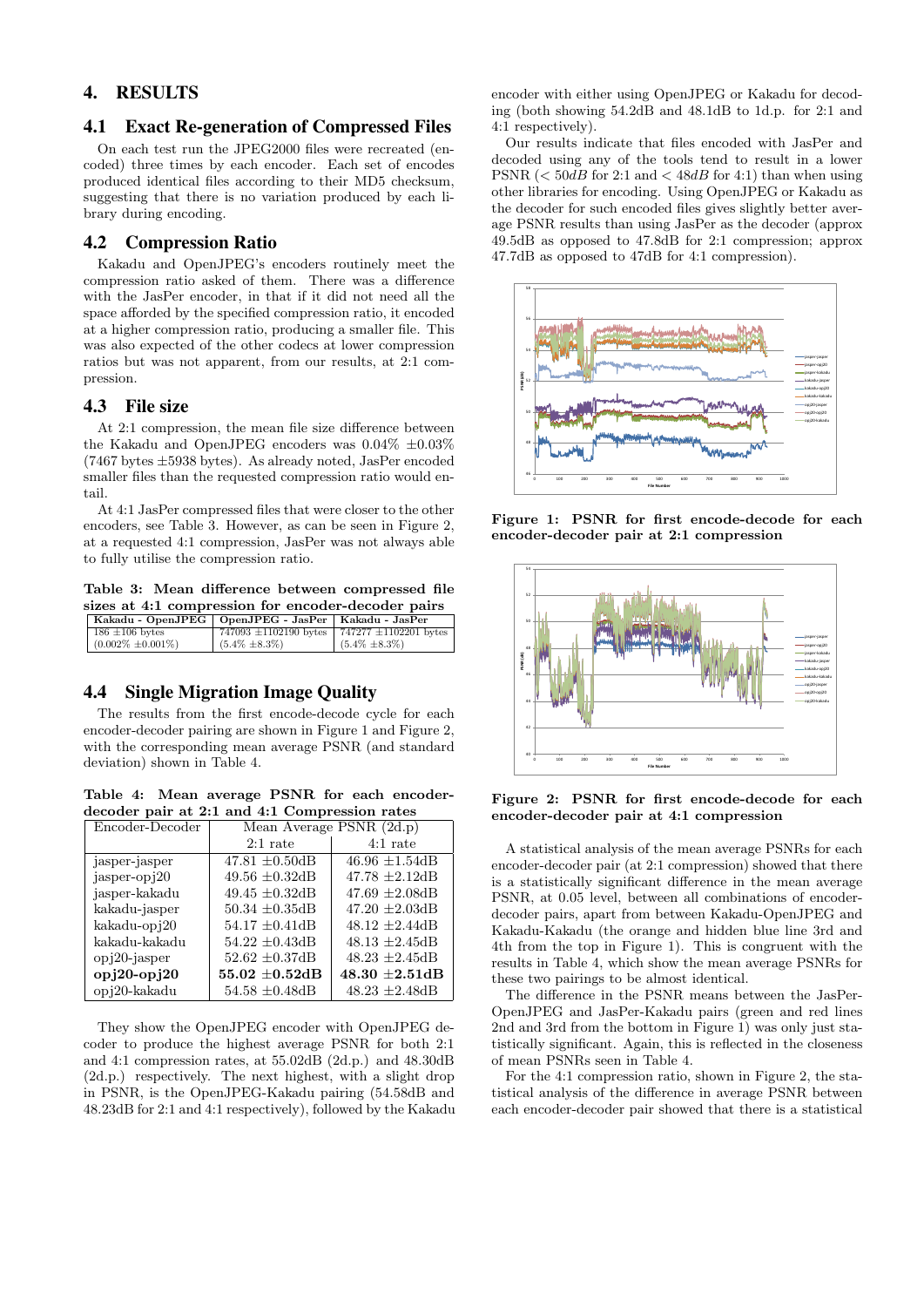significance, at 0.05 level, between JasPer-JasPer (blue line) and all other encoder-decoder pairs, apart from Kakadu-JasPer (purple line). This corresponds to a 0.24dB difference in mean average PSNR, and so the lack of statistical significance is unsurprising. Similarly, there is a statistical significance in the mean PSNR between Kakadu-JasPer (purple line) and all other encoder-decoder pairs, apart from JasPer-JasPer.

For the remaining differences between pairs, the JasPer-OpenJPEG or JasPer-Kakadu pairings compared against any other combination typically showed low levels of significance (some showed no significance, for example JasPer-OpenJPEG vs Kakadu -Kakadu), reflective of the small differences in mean PSNR showed in Table 4. All other combinations have even lower differences in mean PSNRs which are not statistically significant.

### 4.5 Generational loss

Ten encode-decode cycles were run for each file with each encoder-decoder pair. This was to test how the encoderdecoder pairs coped with generational loss through repeated migrations of lossy-encoded images.



Figure 3: PSNR showing ten generations of 2:1 encode-decode for each encoder-decoder pair



Figure 4: PSNR showing ten generations of 4:1 encode-decode for each encoder-decoder pair

Figures 3 and 4 show the mean average PSNRs after each generation, for 10 encode-decode cycles. The results are the average across all 932 files.

For both 2:1 and 4:1 compression ratios, all libraries show some signs of PSNR degradation, however some codecs suffer less than others. The OpenJPEG-OpenJPEG pairing is

consistently the best (for both compression ratios) with only an average drop of 2.11dB (2d.p.) in PSNR for 2:1 compression and 0.88dB (2d.p.) for 4:1, over 10 generations.

At 2:1 compression, using JasPer as a decoder in combination with any other encoder results in the largest drops in PSNR - at least 13.89dB (2d.p.; OpenJPEG-JasPer). In particular though, the Kakadu-JasPer and JasPer-JasPer pairings both show the largest drops in PSNR for both compression rates.

### 4.6 Pixel differences vs original

As another means to gauge image quality, we used ImageMagick to count the number of pixels changed between the original image and the encode-decoded images. At 2:1 compression the maximum number of pixels that were more than 1% different to the original pixels, for Kakadu and OpenJPEG encoded files using Kakadu and OpenJPEG decoders, was 549. The average total number of pixels with an absolute difference to the original was between 20-24% of image pixels. JasPer figures are not quoted because, as previously described, at 2:1 compression JasPer tends to overcompress.

At 4:1 compression the percentage differences between encoder-decoder pairs are close. The overall mean of the average differences for each codec pair suggests approximately 2% of pixels are greater than 1% different to those in the original image. The same calculation for absolute differences in pixels gives an average of 55% of pixels being different.

### 4.7 Execution speed

A record was kept of execution speed for the generational loss encode-decode process, measuring the initial conversion from TIFF to PNM, using ImageMagick's tifftopnm, followed by ten encode-decode cycles. Files were decoded by the decoder directly to PNM, ready for the next encode.

Table 5 shows the average speed per encode-decode cycle for each encoder-decoder pair. Using Kakadu to encode and decode images is the quickest, using OpenJPEG is the slowest. Interestingly, using OpenJPEG as the encoder and/or decoder tends to result in longer encode-decode cycles.

| pairs, per encode-decode cycle |                    |                    |  |  |
|--------------------------------|--------------------|--------------------|--|--|
| Encoder-Decoder                | Speed $(s)$ at 2:1 | Speed $(s)$ at 4:1 |  |  |
| Kakadu-Kakadu                  | 16                 | 12                 |  |  |
| Kakadu-JasPer                  | 24                 | 23                 |  |  |
| JasPer-Kakadu                  | 25                 | 24                 |  |  |
| $JasPer-JasPer$                | 32                 | 32                 |  |  |
| Kakadu-OpenJPEG                | 44                 | 34                 |  |  |
| JasPer-OpenJPEG                | 48                 | 46                 |  |  |
| OpenJPEG-Kakadu                | 75                 | 68                 |  |  |

OpenJPEG-JasPer 78 78 OpenJPEG-OpenJPEG 103 90

Table 5: Mean execution speed of encoder-decoder

# 5. CONCLUSION

1. For our test images and codec settings, the best quality encoder-decoder pair was OpenJPEG-OpenJPEG. The next best, where a different encoder was used, was the Kakadu-Kakadu pair, at approximately 1dB lower than OpenJPEG-OpenJPEG at 2:1 compression. It is worth noting that the execution speed of those pairs is both the fastest (Kakadu-Kakadu) and slowest (OpenJPEG-OpenJPEG). The file size difference between these encoders at 2:1 and 4:1 was low.